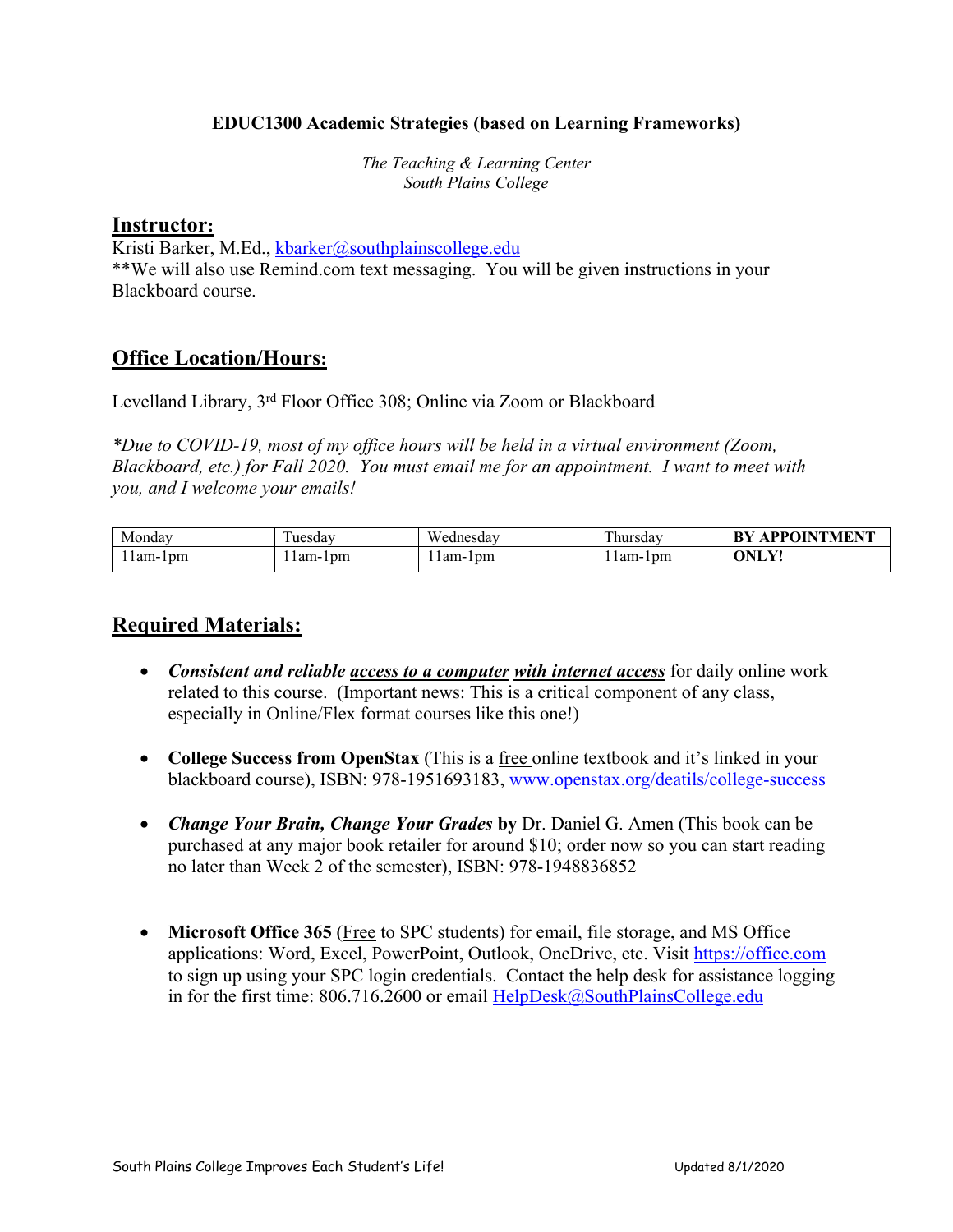## **Course Description:**

This course is designed to help you create greater success in college and in life. This is achieved by helping students explore who they are, understand where they come from, and decide where they are going. By applying the strategies of active learning, self-motivation, self-management, self-awareness, and interdependence you will create greater academic, professional, and personal success. The most important part of this course, however, is learning more about yourself…learning who you are as a college student and human being, and learning what it takes for you to keep yourself balanced and on course for success.

This course is a study of the 1) research and theory in the psychology of learning, cognition, and motivation, 2) factors that impact learning, and 3) application of learning strategies. Theoretical models of strategic learning, cognition, and motivation serve as the conceptual basis for the introduction of college-level student academic strategies. Students use assessment instruments (e.g., learning inventories) to help them identify their own strengths and weaknesses as strategic learners. Students are expected to integrate and apply the learning skills discussed across their own academic programs and become effective and efficient learners. Students developing these skills should be able to draw continually from the theoretical models they have learned. This course is recommended for all students, especially nontraditional students and students on academic probation and is required for students returning to college after academic suspension or by placement by the Admissions Committee.

### **Course purpose:**

The purpose of this course is to prepare students for college and life success, equipped with knowledge, skills, strategies and tools to apply to accomplish a variety of tasks in varying contexts.

# **Course location:**

**Online**: access all online coursework through **Blackboard** which is linked directly on the SPC website via your MySPC/Texan Connect page

# **Course frequency & design:**

Weekly assignments/lectures/due dates TBA; Instructional methods to be used in this course will include Discussion Boards; PowerPoints; Digital Homework; Articles and other resources; and Videos.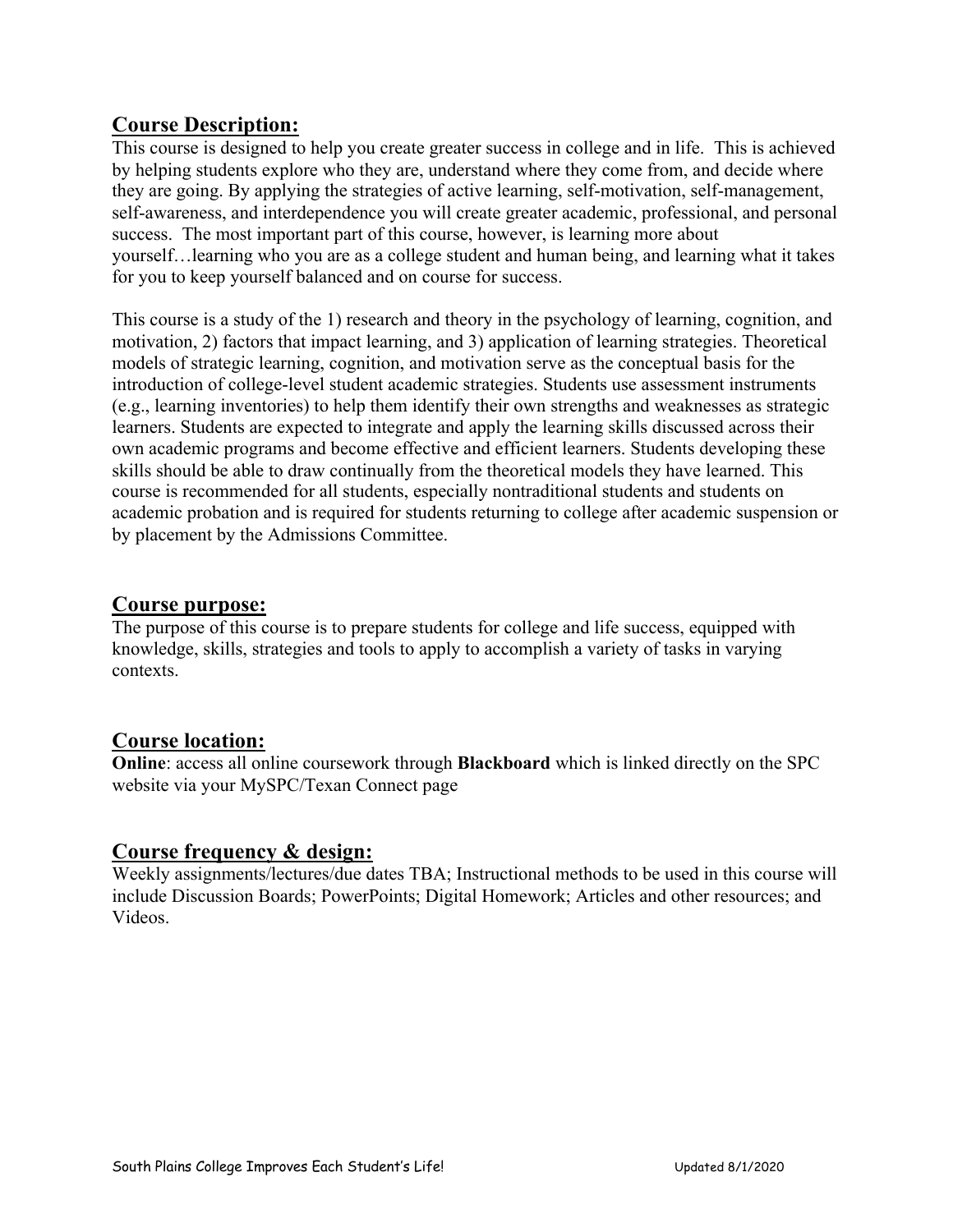# **Student Learning Outcomes:**

By the completion of this course, successful students will:

- **1. Accept Personal Responsibility,** seeing themselves as the primary cause of their outcomes and experiences
- **2. Discover Self-Motivation**, finding purpose in their lives by discovering personally meaningful goals and dreams
- **3. Master Self-Management,** consistently planning and taking purposeful actions in pursuit of their goals and dreams
- **4. Employ Interdependence,** building mutually supportive relationships that help them achieve their goals and dreams (while helping others do the same.)
- **5. Gain Self-Awareness,** consciously employing behaviors, beliefs, and attitudes that keep them on course
- **6. Adopt Lifelong Learning,** finding valuable lessons and wisdom in nearly every experience they have
- **7. Develop Emotional Intelligence,** effectively managing their emotions in support of their goals and dreams
- **8. Think Critically,** employ creative thinking, innovation, inquiry and analysis, synthesis and evaluation of information, including cognitive and metacognitive strategies leading to improved academic performance

### **Course Evaluation:**

Grades are based on the following scale: 90 to 100 = A 80 to 89 = B 70 to 79 = C 60 to 69 = D 0 to 59 = F

#### **Your Grades will be based on the following percentages:**

| 50%    |
|--------|
|        |
| $50\%$ |
|        |
| 100%   |
|        |

**The grades you receive on your assignments, discussion board, journal entries, etc. are indicators of your progress in this class. It is each student's responsibility to continually monitor academic progress on My Grades in Blackboard.**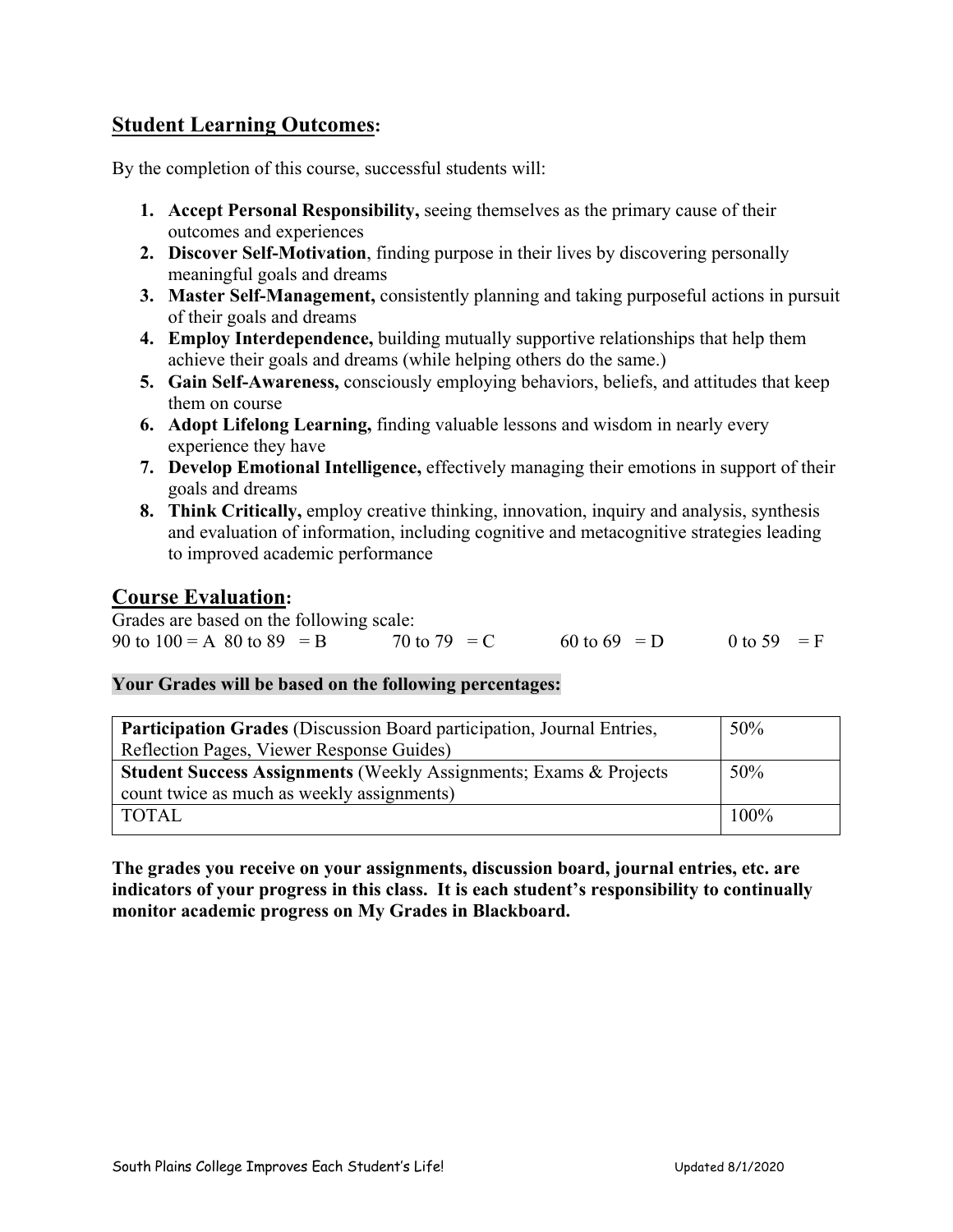### **Missed or late assignments:**

Late or missed assignments will not be accepted. **PLEASE no exceptions**. It is not fair to the other students. Each weekly module will open on Friday morning  $\omega$  9am and close the following Thursday night @ 11:59pm. You may work on your weekly assignments *anytime* during the 7 days it remains open and available, but the deadline is firm.

- Submit all assignments using **MS Office** software (remember, it's FREE for SPC students!) **I MUST be able to open, download, and save your assignments!** If I cannot, I will email you a reminder to submit the assignment in the correct format. After that, you will receive a 0 for any assignment submitted in a format other than Microsoft Office.
- **Should you forget to attach an assignment**, you will be reminded to do so ASAP. Failure to resubmit will result in a 0.

# **Attendance policy:**

Students must actively attend and participate in the online environment to reach a measure of success.

**Absences/going more than a week without logging in and participating will affect your grade in this course. You may be dropped from the course with an 'X' or an 'F' if I believe the objectives of the course cannot be met due to your lack of participation and attendance.** If you have excessive absences, I will try to contact you. If you have excessive absences and you do not respond to my attempts to contact you, you will receive an F in the course.

- Students are expected to log in frequently in order to stay up to date with assignments, due dates, and email messages.
- If a student goes 7 days without logging in to Blackboard and/or responding to messages and assignments, they may be dropped from the class.

# **Online Behavior/Discussion Board "netiquette":**

It is expected that you will use professional language, free from slang or profanity, in the discussion board. There may be times when you agree with some people or disagree with others; that is ok in a discussion! The important thing is to discuss topics in a professional, respectful manner. Also, you are expected to keep all posts related to the topic being discussed.

### **Academic integrity:**

It is the aim of South Plains College to foster a spirit of complete honesty and a high standard of integrity. The attempt of any student to present assignments which he or she has not honestly performed is regarded as a serious offense. If another student has provided the work, that student is equally at fault. Offenders are liable to the consequences for cheating and plagiarism as described in the SPC catalog in sections, "Academic Integrity" and "Student Conduct." Consequences can range from an F in the course to suspension from the college.